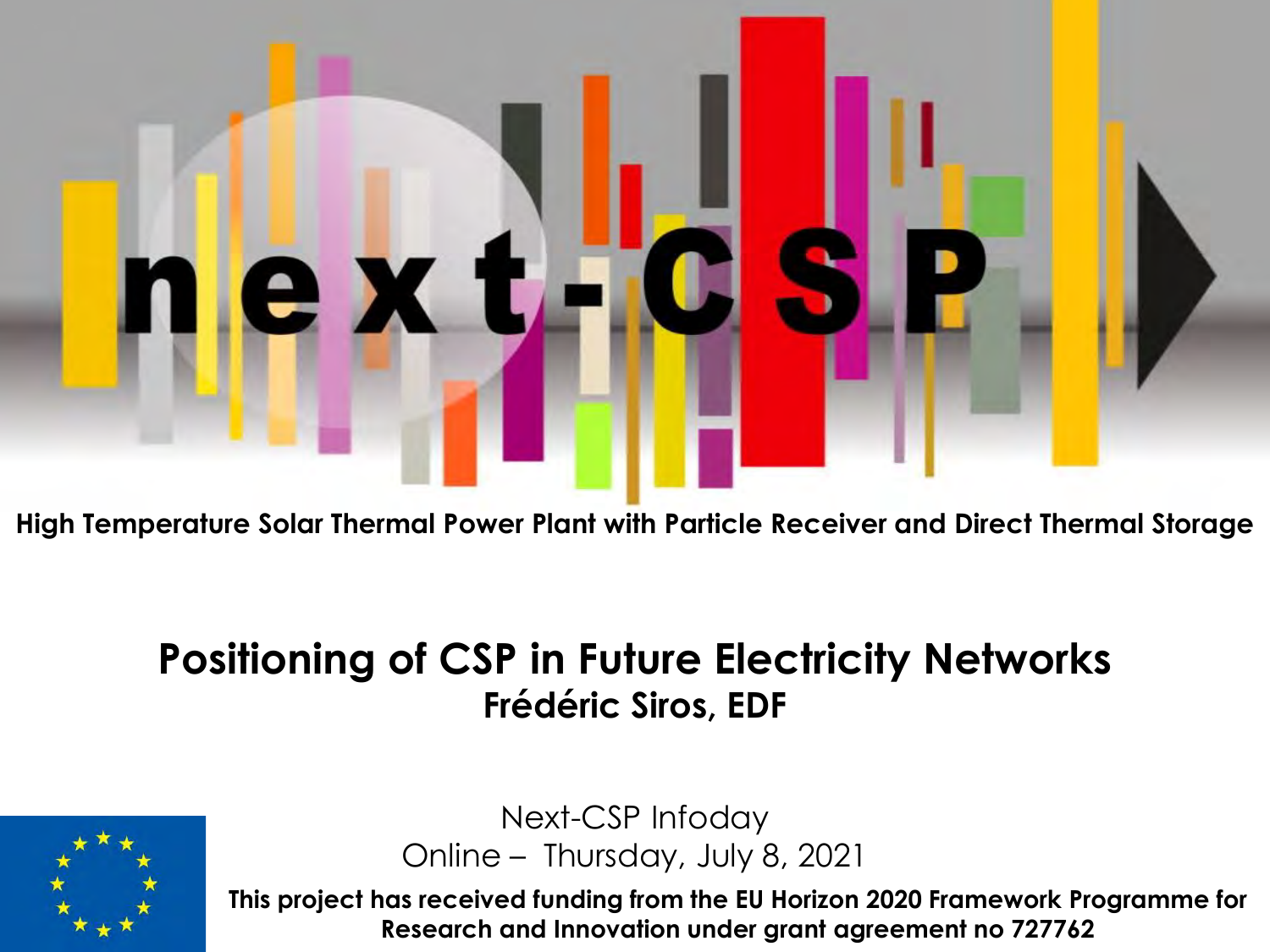

#### **Value of CSP Generation**

#### **Cost is important, but value is crucial – Flexibility means value**

- Flexible renewables including CSP are enablers, not competitors, of intermittent renewables such as Photovoltaic.
- The major stakeholders of the renewable generation sector eventually became aware of that a few years ago (about 10 years late)
- The growing share of variable Wind and PV increases the variability of the net demand
- Flexible renewable generation and/or massive storage are needed to reach a renewable share higher than approx. 40%

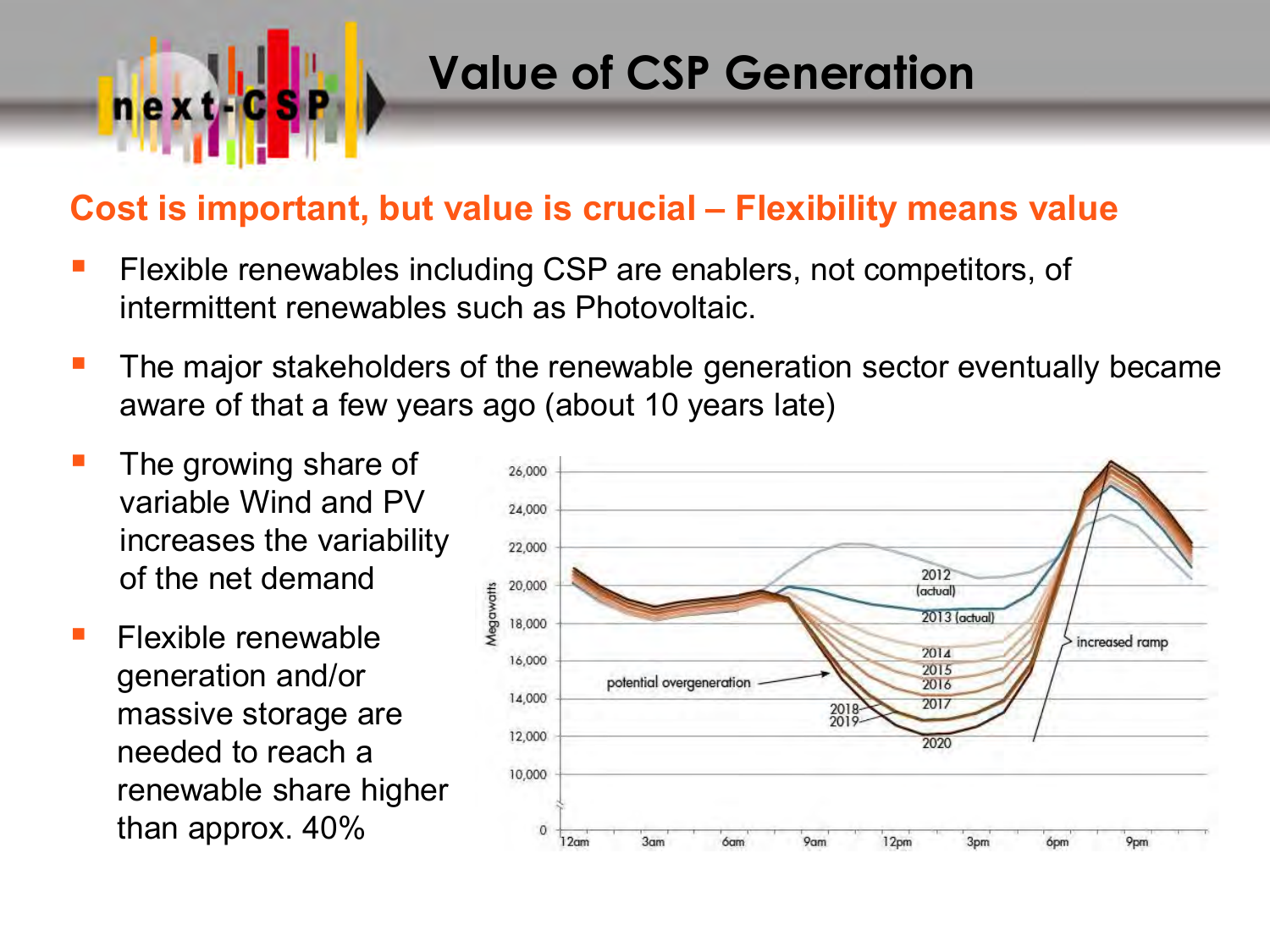

**Potential Alternatives to CSP…**

### …for Flexible and Renewable Power Generation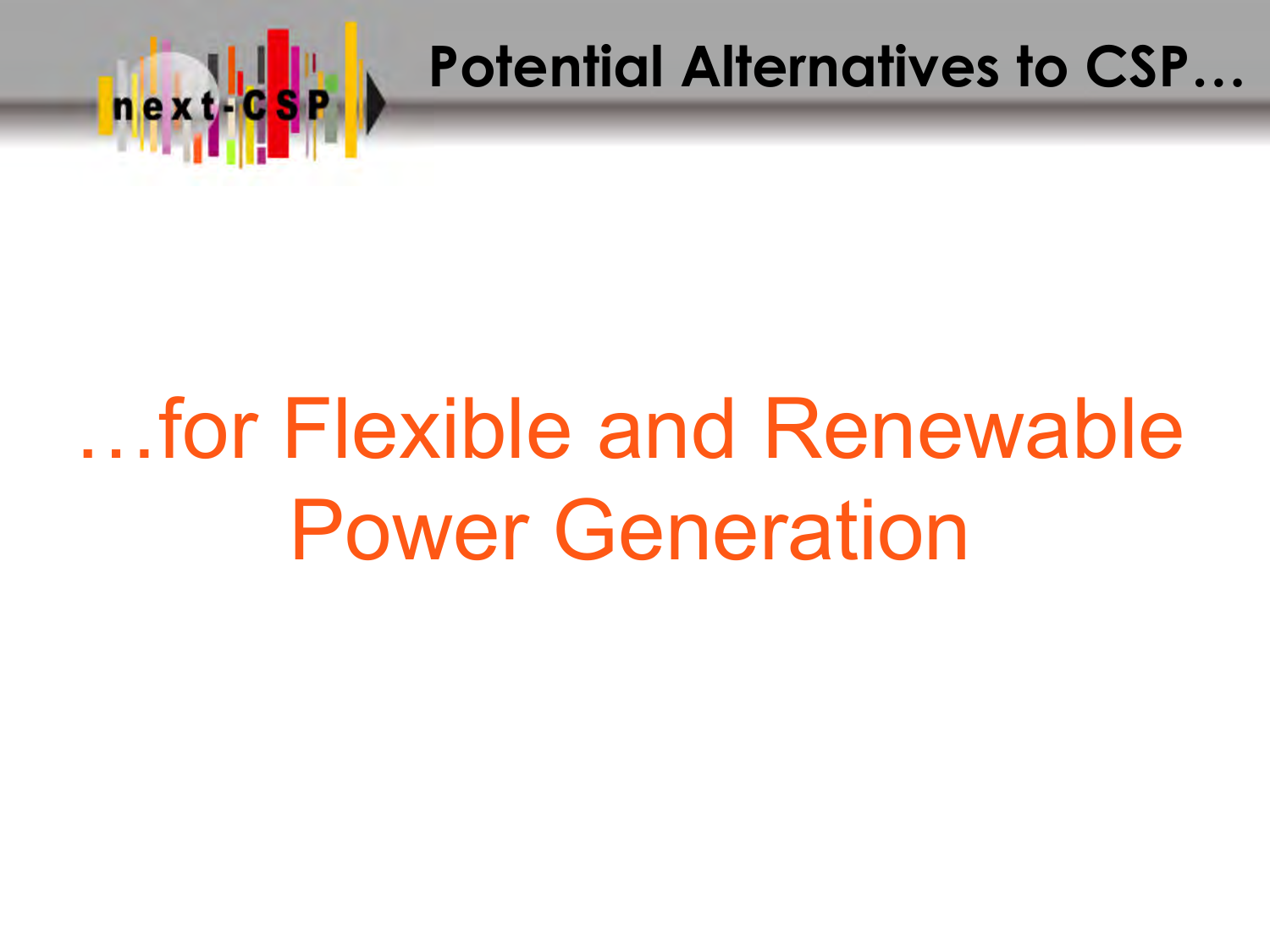#### **Potential Alternatives to CSP for Flexible Renewable Power Generation**

#### **Network limitations Flexible renewable generation or utility-scale storage is needed everywhere**

- I lincluding in desert areas. What technologies can compete with CSP in these areas? Obviously not hydro or biomass (lack of water)
- No area is suited to both geothermal and CSP (to the best of our knowledge)
- No significant deployment of CAES is forecasted
- Heat pumping: round-trip efficiency  $\sim$ 40%. Converting coal plants into such units can be interesting but has limited deployment potential

#### **PV farm + batteries? Yes**

next

The LCOEs to be compared are those for **shifted** power generation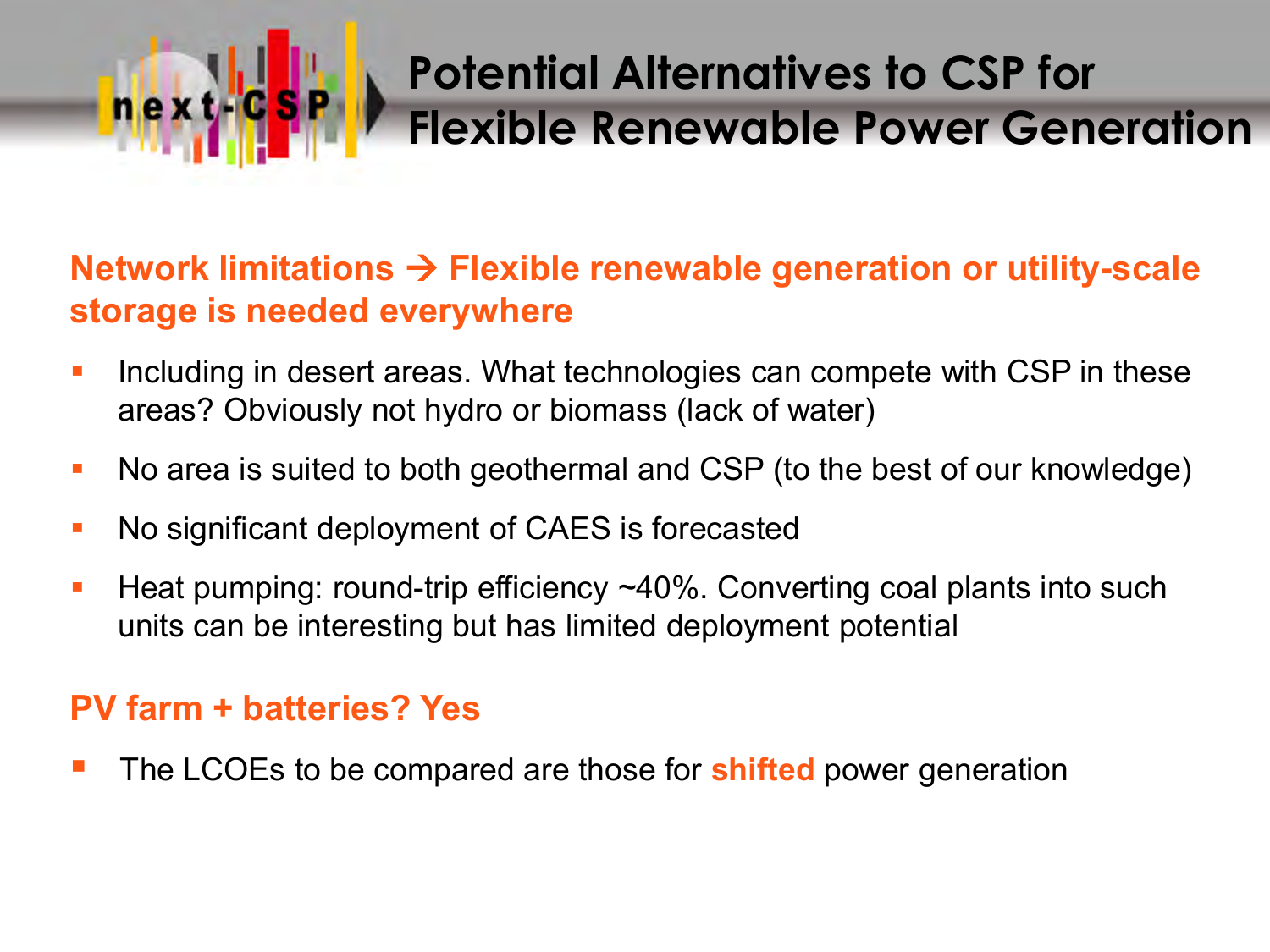

#### **LCOS of 4-hour Li-ion battery and LCOE of stored PV generation released in 4 nighttime hours**

All estimated values are in US\$/MWh

| Scenario             | 2020        |             | 2030        |             | 2040        |             |  |
|----------------------|-------------|-------------|-------------|-------------|-------------|-------------|--|
| for cost<br>decrease | <b>LCOS</b> | <b>LCOE</b> | <b>LCOS</b> | <b>LCOE</b> | <b>LCOS</b> | <b>LCOE</b> |  |
| <b>High</b>          | 161         | 221         | 135         | 165         | 126         | 150         |  |
| <b>Medium</b>        | 148         | 208         | 92.7        | 125         | 81.5        | 105         |  |
| Low                  | 133         | 193         | 55.5        | 88.2        | 44.8        | 68.3        |  |

#### Sources:

- Cole W., Frazier A.W. *Cost Projections for Utility-Scale Battery Storage*. Golden, NREL, June 2019
- US Energy Information Administration, *Capital Cost and Performance Characteristic Estimates for Utility Scale Electric Power Generating Technologies*, February 2020
- International Renewable Energy Agency (IRENA), *Renewable Power Generation Costs in 2019*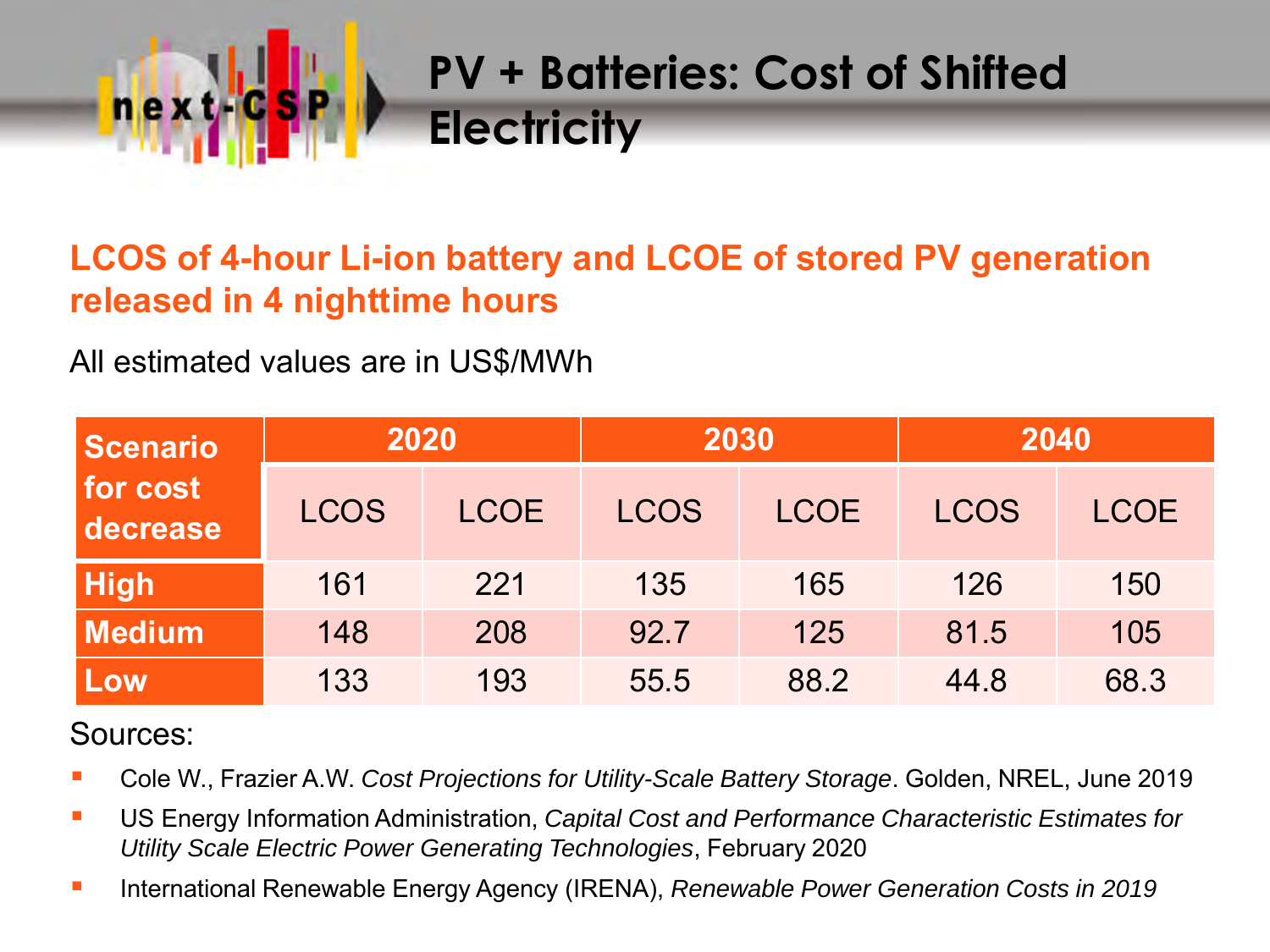

#### **LCOS of 4-hour Li-ion battery and LCOE of stored PV generation released in 4 nighttime hours**

**Again: the LCOEs correspond to solar energy collected during daytime, then fully shifted as power generation during nighttime only**

| <b>Scenario</b>      | 2020        |             | 2030        |             | 2040        |             |  |
|----------------------|-------------|-------------|-------------|-------------|-------------|-------------|--|
| for cost<br>decrease | <b>LCOS</b> | <b>LCOE</b> | <b>LCOS</b> | <b>LCOE</b> | <b>LCOS</b> | <b>LCOE</b> |  |
| <b>High</b>          | 161         | 221         | 135         | 165         | 126         | 150         |  |
| <b>Medium</b>        | 148         | 208         | 92.7        | 125         | 81.5        | 105         |  |
| Low                  | 133         | 193         | 55.5        | 88.2        | 44.8        | 68.3        |  |

CSP is cheaper in 2020 and should be cheaper in 2030 and 2040 (whatever the scenario that will prevail)… But not by a huge margin

Therefore, novel CSP concepts such as that developed in Next-CSP are welcome to maintain this lead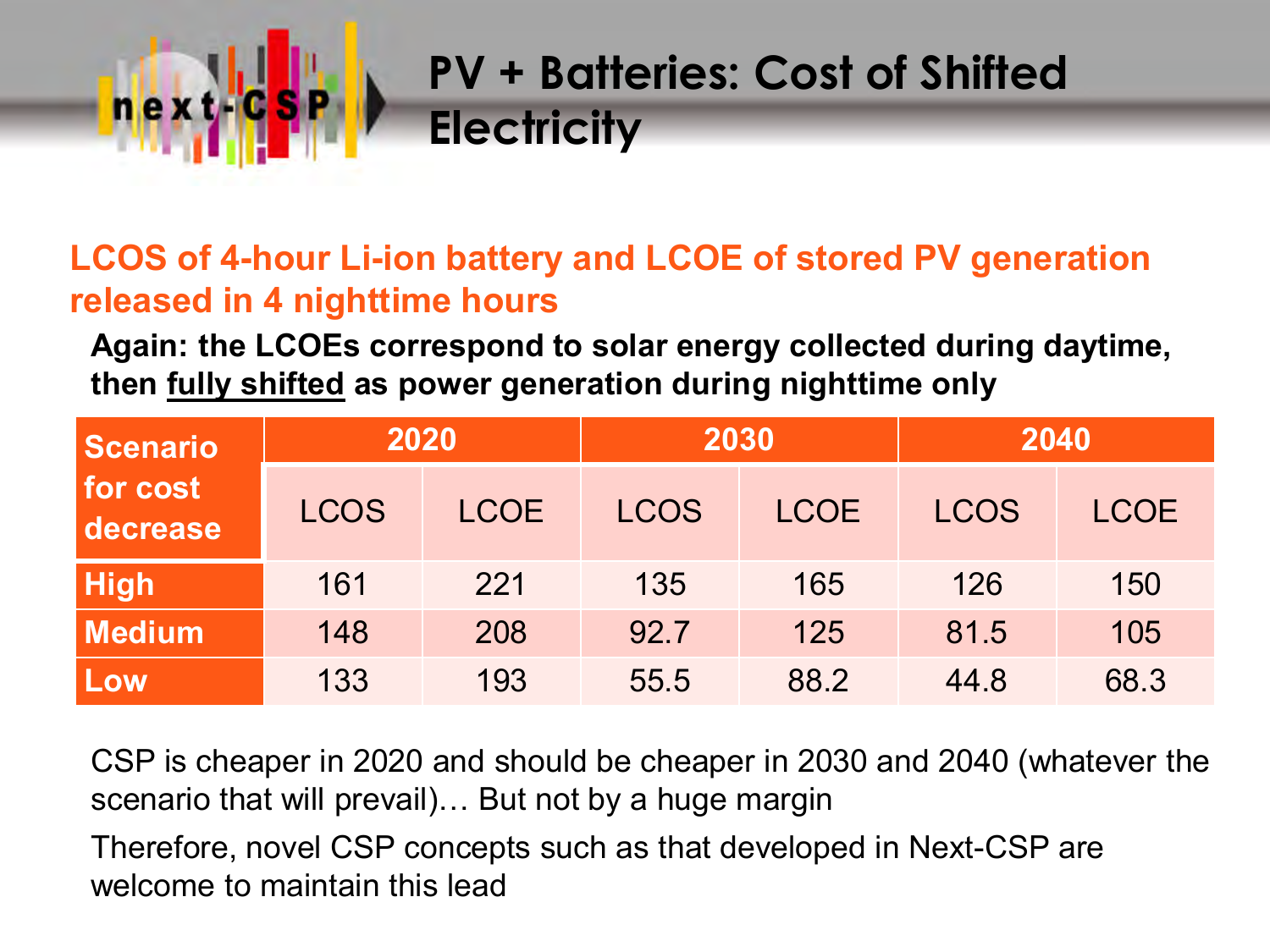

**CSP Plants Must Be Peakers…**<br>Lexy C<mark>sp</mark> Lexy CSP Plants Must Be Peakers…

### …Here is Why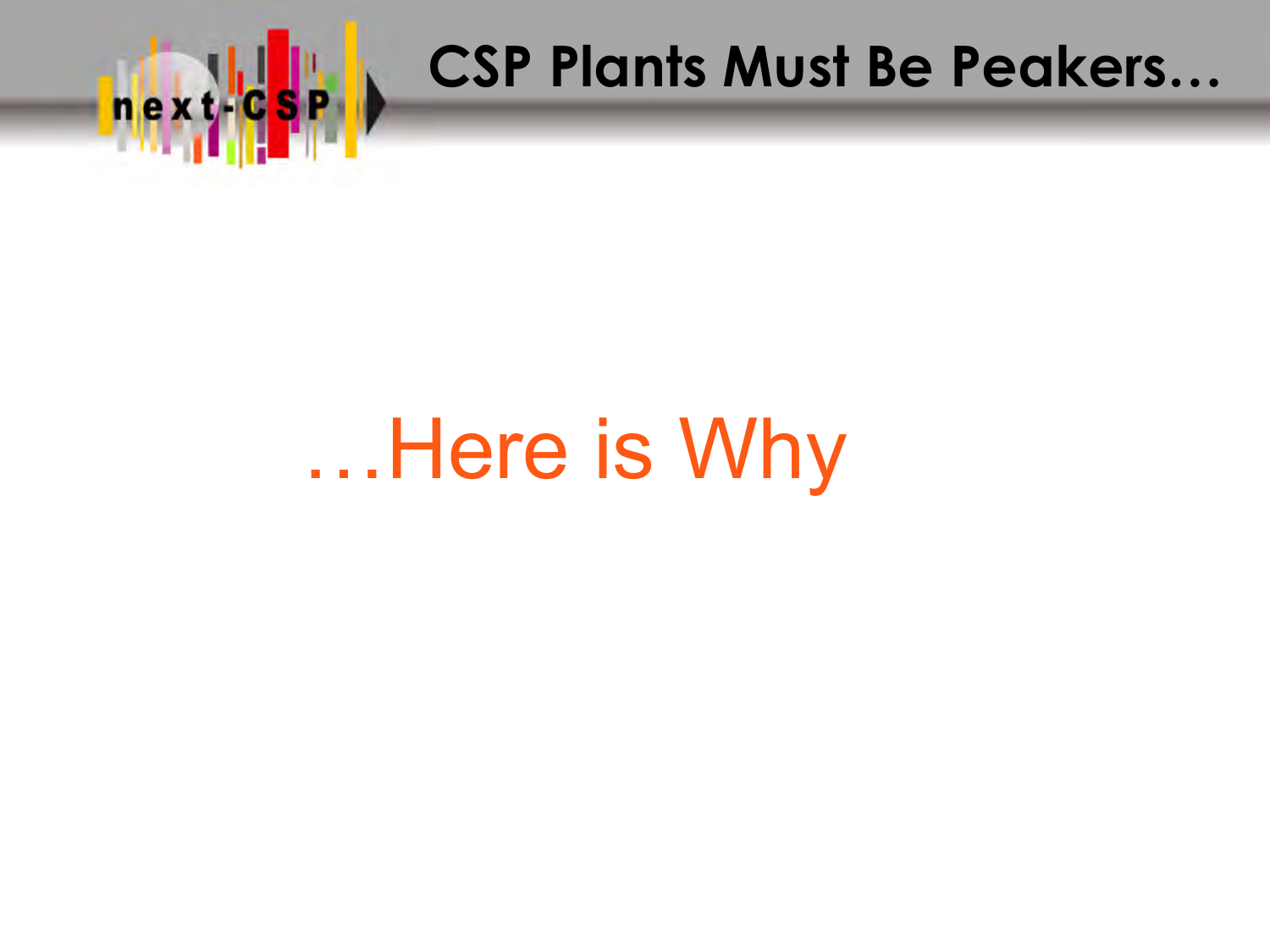

#### **Policies and Subsidies do Matter**

#### **The pricing of electricity must reflect the grid's needs**

#### **Typical example of wrong subsidy: flat feed-in tariff.**

Resulting plant designs: plants that generate power during daytime

- **Parabolic trough plants: extended generation after sunset**
- Solar towers (allowing for higher storage capacities): round-the-clock power generation (base load). Not much better than the above

#### **Example of a clever pricing of the electricity: South Africa**

- Tariff from 16:30 to 21:30 = Day tariff  $x$  2.7
- Tariff during the night (22:30  $\rightarrow$  05:00) = 0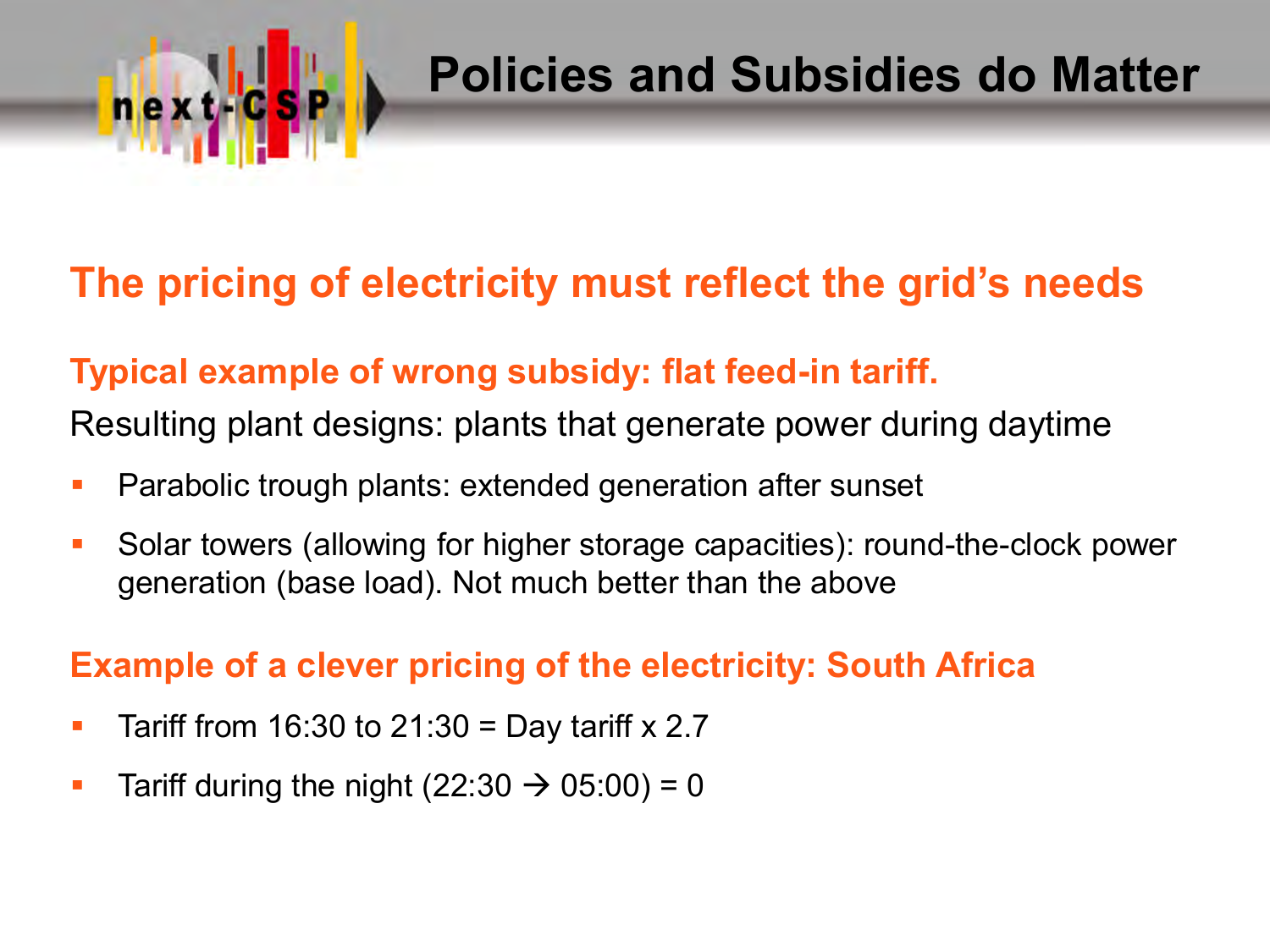

#### **Assigning a Price to Flexible Power Generation According to TOD**

#### **Spot market value = marginal cost of displaced power plant**

- During daytime: ~0 (marginal PV or Wind; PV works wherever CSP works)
- During nighttime: fuel + variable O&M costs of last fossil-fueled plant called by the network (according to the merit order)

#### **Pricing mechanisms try to alleviate this extreme contrast**

- **Long-term PPAs are difficult to devise but drive generation prices down** because the financing of the plant is safer, hence cheaper
- **Market price plus premium is a powerful tool that exposes the power plant to** market needs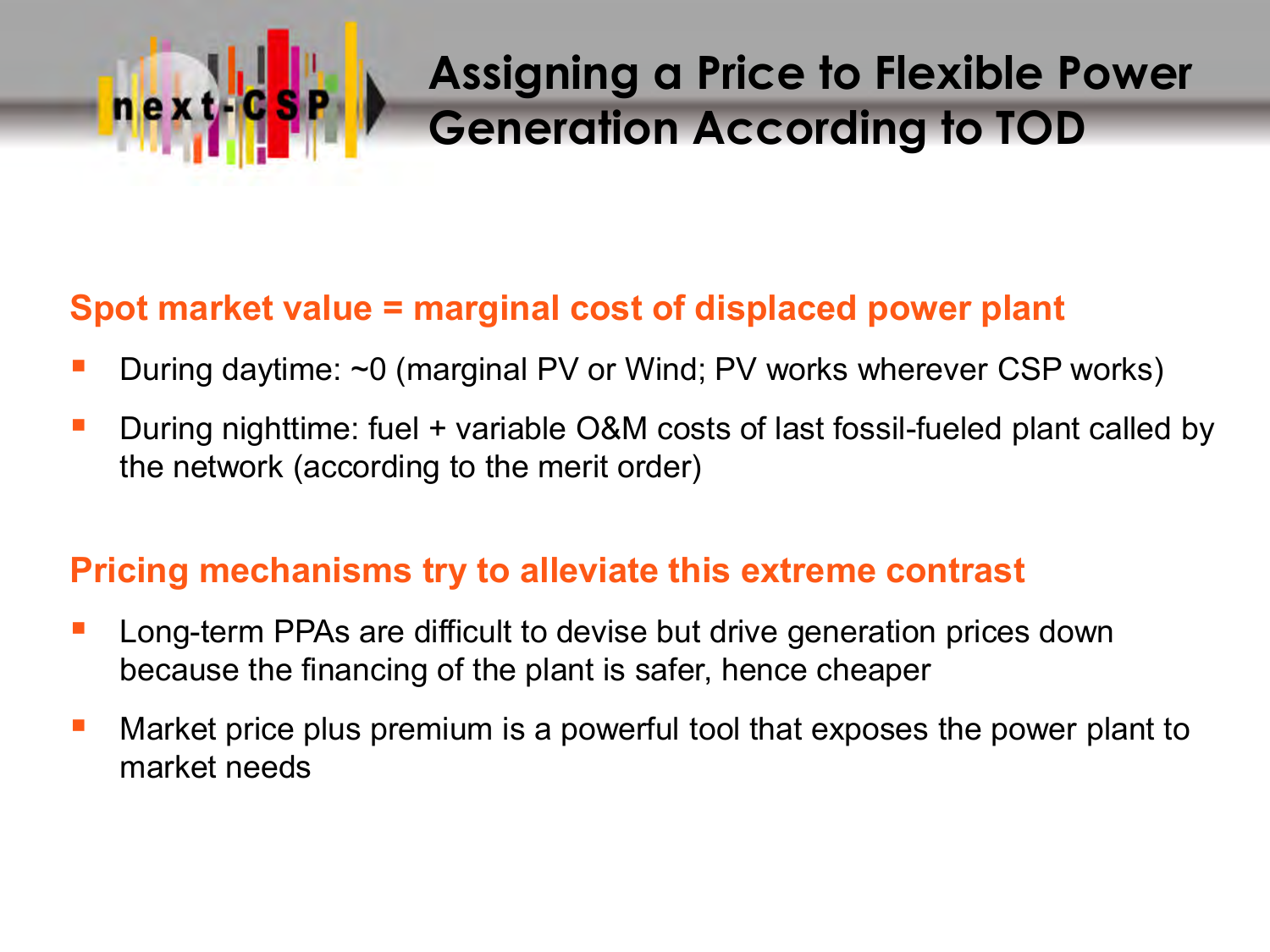

#### **Relative Sizing of the Main Islands of a CSP Plant**

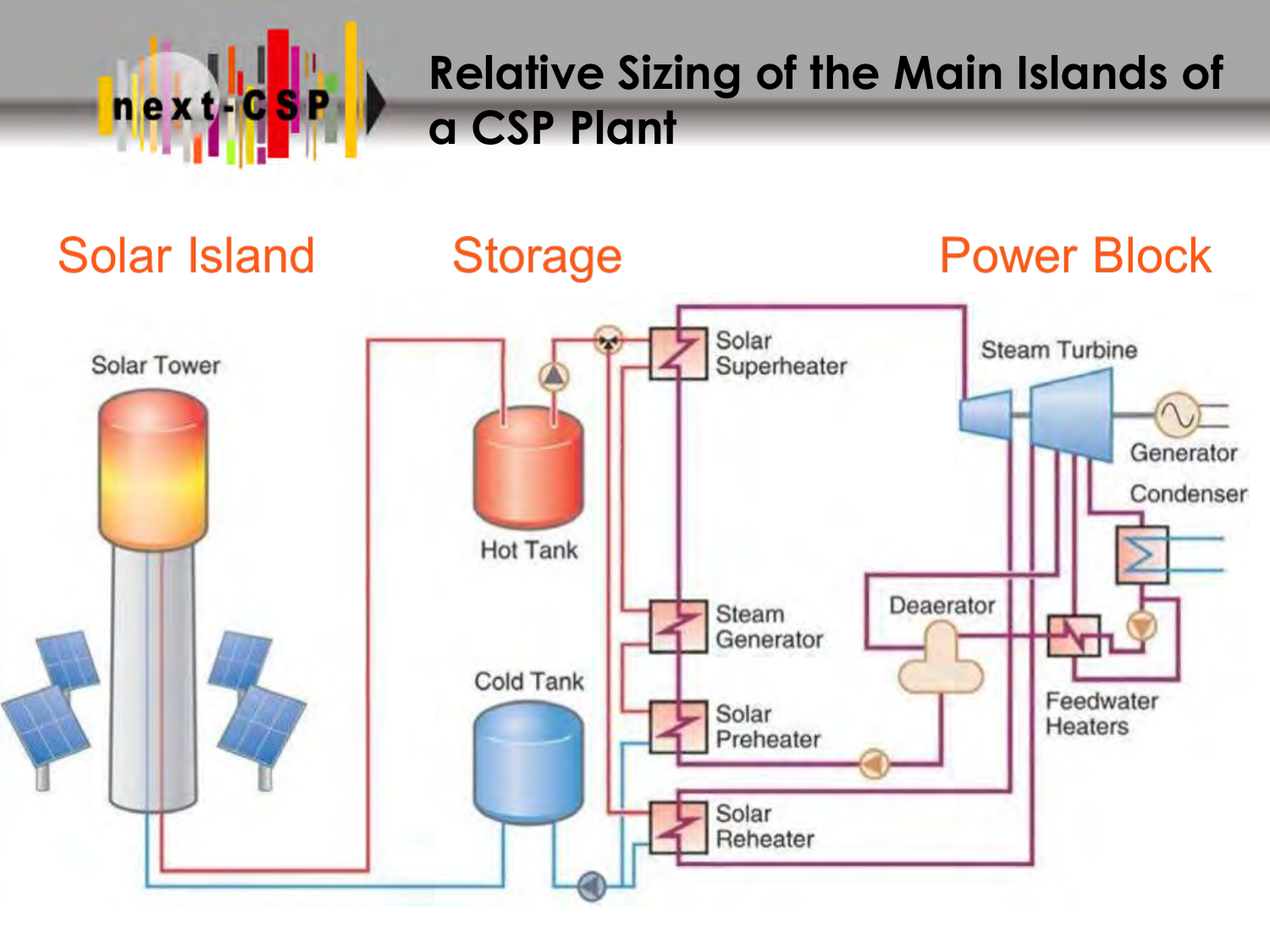#### **Relative Sizing of Solar Island, Storage, and Power Cycle**



next

ш

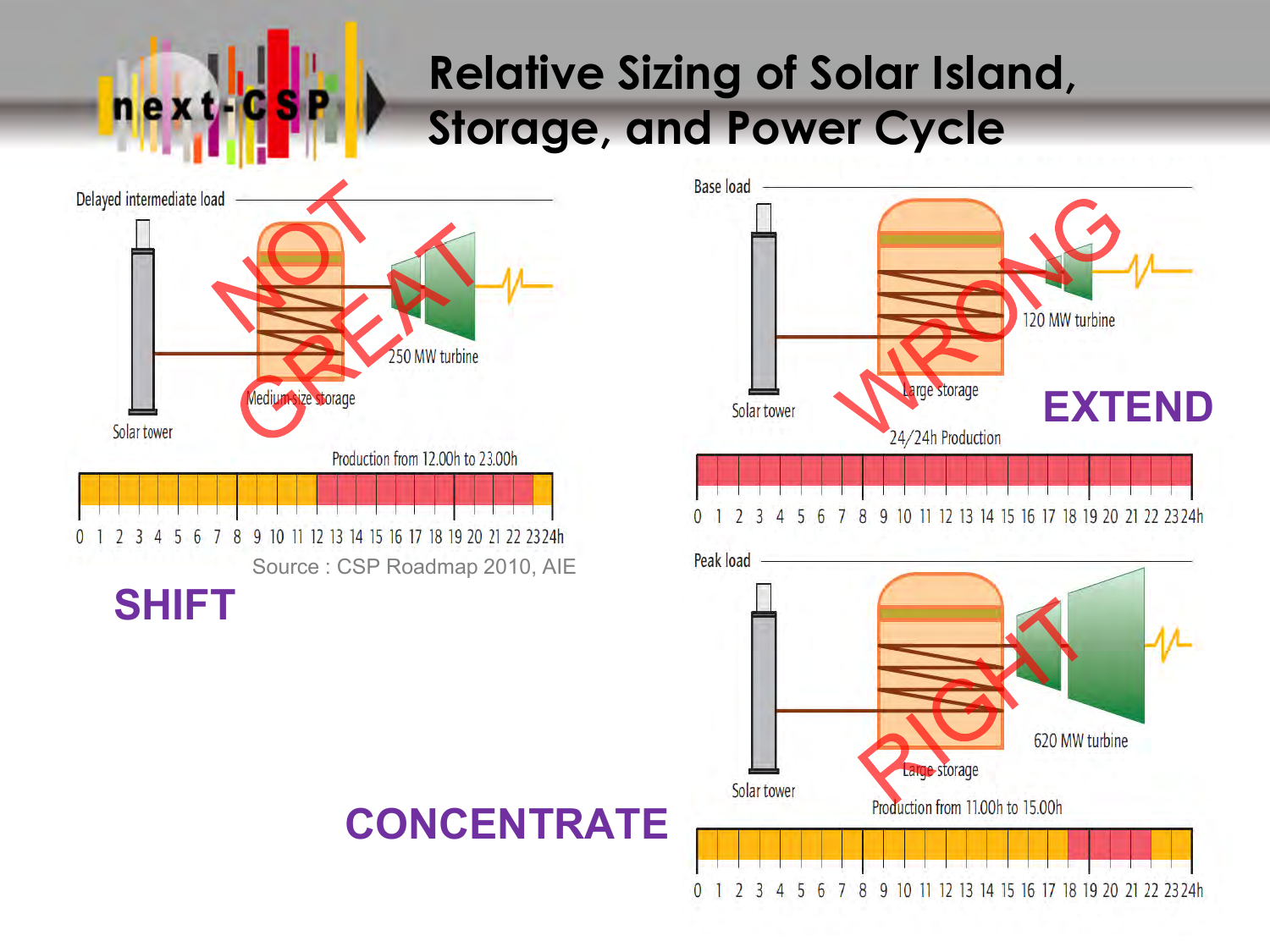

# **Top X TOD Pricing of CSP Generation**

### Example: Arizona (USA)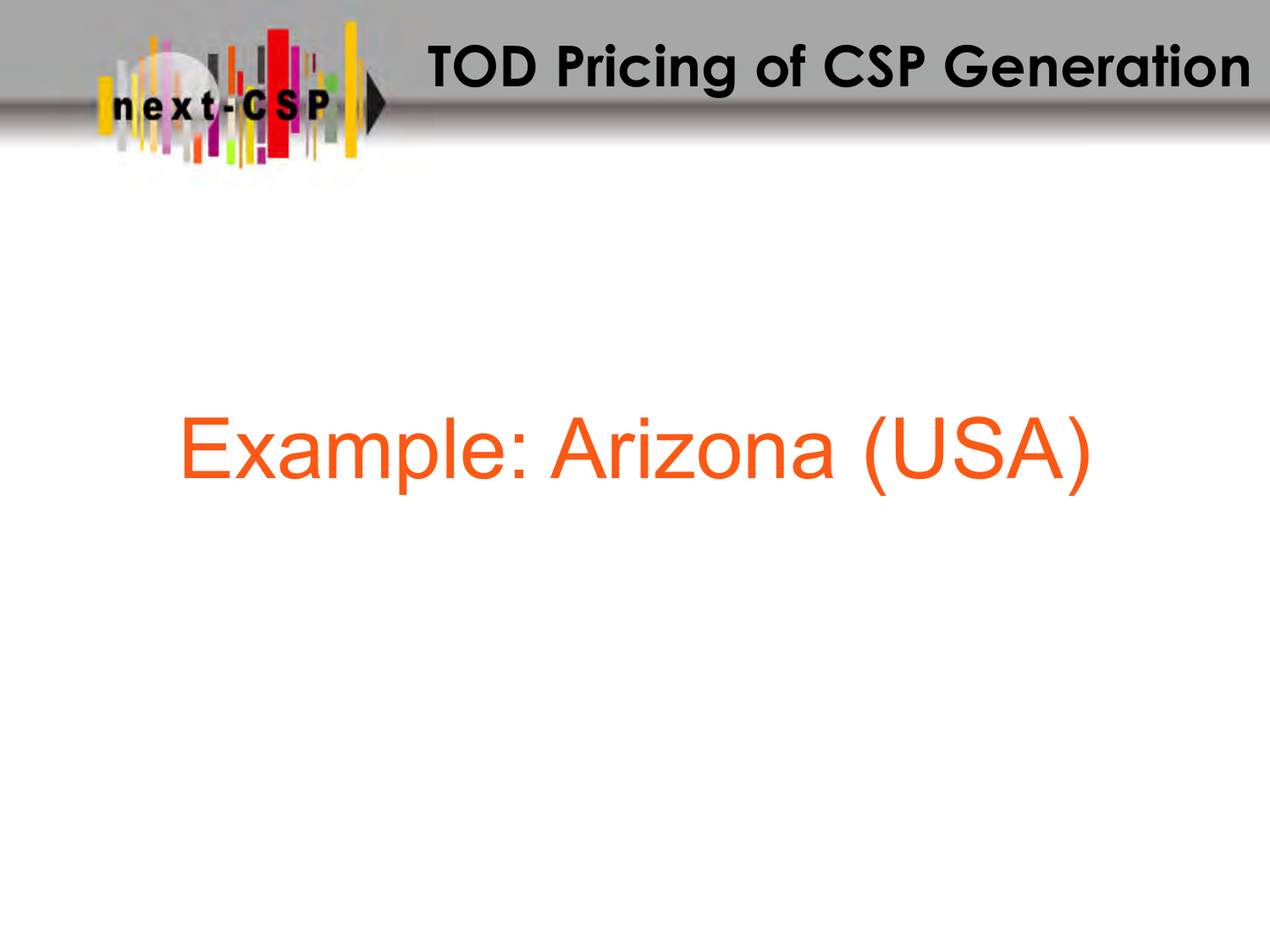# next

#### **TOD Schedule and PPA Coefficients for the 2017 RFP in Arizona**

|           | Jan                     | Feb | Mar | Apr | May          | Jun                     | Jul                     | Aug          | Sep          | Oct            | Nov | Dec |
|-----------|-------------------------|-----|-----|-----|--------------|-------------------------|-------------------------|--------------|--------------|----------------|-----|-----|
| 00-01     | $\mathbf{1}$            | 1   | 1   | ٦   | 1            | $\overline{1}$          | 1                       |              | 1            | $\mathbf{1}$   | п   |     |
| 01-02     |                         |     |     |     |              |                         |                         |              |              |                |     |     |
| 02-03     |                         |     |     |     |              |                         |                         |              |              |                |     |     |
| 03-04     |                         |     |     |     |              |                         |                         |              |              |                |     |     |
| 04-05     |                         |     |     |     |              |                         |                         |              |              |                |     |     |
| 05-06     |                         |     |     |     |              |                         |                         |              |              |                |     |     |
| 06-07     | 1                       |     |     |     |              |                         |                         |              |              |                |     |     |
| 07-08     | 2                       | 2   | 2   |     |              |                         |                         |              |              |                |     |     |
| 08-09     | 2                       | 2   | 2   |     |              |                         |                         |              |              |                |     |     |
| $09-10$   | 1                       | 1   |     |     |              |                         |                         |              |              |                |     |     |
| $10 - 11$ |                         |     |     |     |              |                         |                         |              |              |                |     |     |
| $11 - 12$ |                         |     |     |     |              |                         |                         |              |              |                |     |     |
| $12 - 13$ |                         |     |     |     |              |                         |                         |              |              |                |     |     |
| $13 - 14$ |                         |     |     |     |              |                         | 2                       | 2            |              |                |     |     |
| $14 - 15$ |                         |     |     |     |              | 2                       | 2                       | 2            | 2            |                |     |     |
| $15-16$   |                         |     |     |     |              |                         |                         |              |              |                |     |     |
| $16-17$   |                         |     |     | 2   | 2            |                         |                         |              |              | 2              | 2   |     |
| $17-18$   |                         |     |     | 2   | $\mathbf{z}$ |                         |                         |              |              | $\overline{2}$ | 2   |     |
| 18-19     | з                       | 3   | 3   | 3   | 3            |                         |                         |              |              | 3              | 3   | 3   |
| 19-20     | з.                      | з   | 3   | 3   | 3.           |                         |                         |              |              | 3              | 3   | з   |
| $20 - 21$ | 2                       | 2   | 2   | 3   | 3            |                         |                         |              |              | з              | з   | 2   |
| $21 - 22$ | $\overline{\mathbf{2}}$ | 2   | 2   | 2   | 2            | $\overline{\mathbf{2}}$ | $\overline{\mathbf{2}}$ | $\mathbf{2}$ | $\mathbf{z}$ | $\mathbf{2}$   | 2   | 2   |
| $22 - 23$ | 1                       | 1   | 1   |     |              | 1                       | п                       | 1            | 1            | 1              |     |     |
| $23 - 24$ |                         |     |     |     |              |                         |                         |              |              |                |     |     |

Source: H. Price, *Dispatchable Power Plant*, 2017

3 z 1

**TOD PPA coefficients**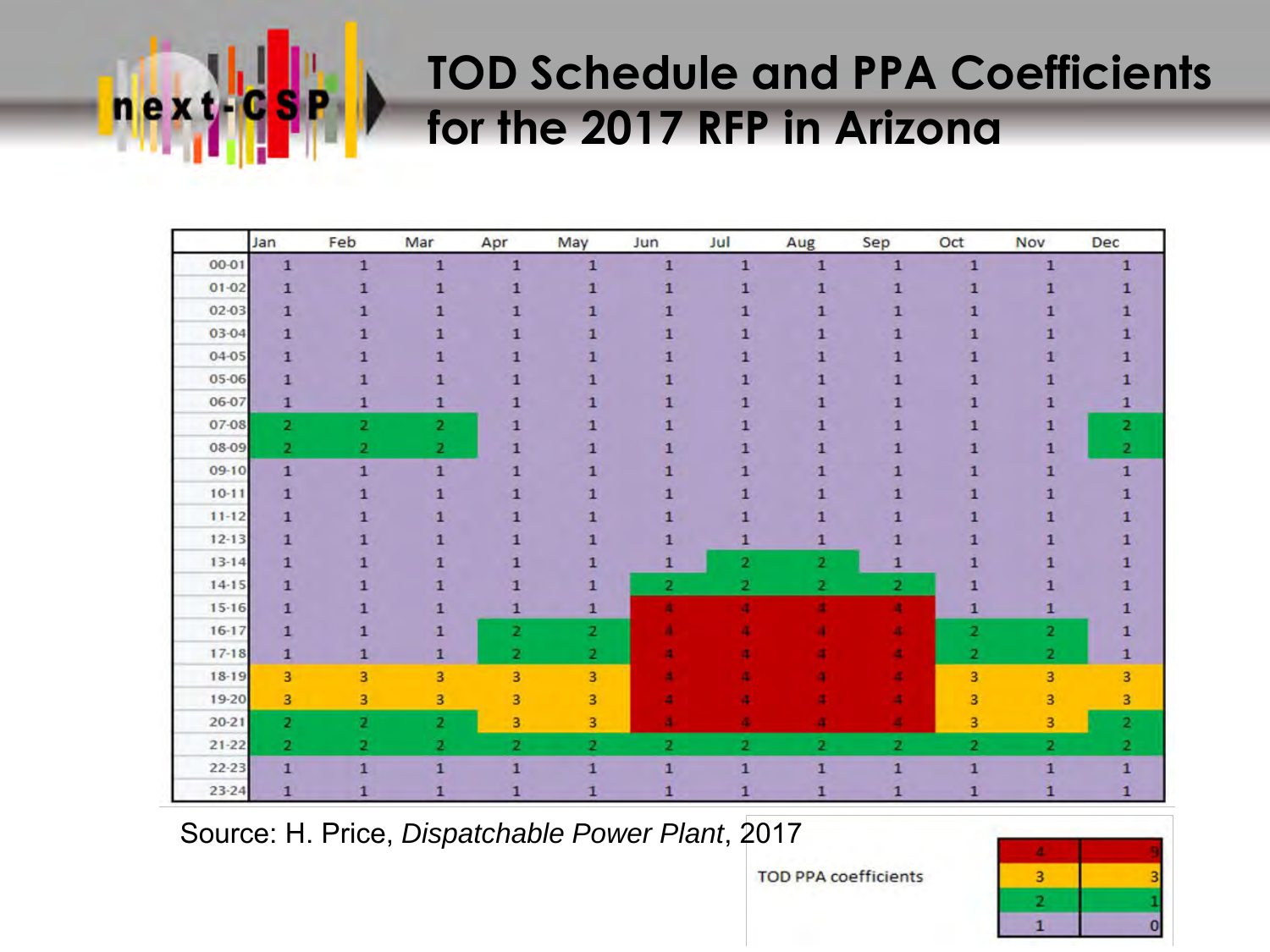

#### **"Best fit" CSP Plant (Molten Salt Tower)**

Weighted average coefficient on price of electricity = 5,60

Versus coefficient = 1,73 for a plant operating with a 63% capacity factor

 $\rightarrow$  3,23 x more value!

|                                      | <b>Unit</b> | <b>Comment</b>       |       |
|--------------------------------------|-------------|----------------------|-------|
| Turbine gross output                 | $MW_{e}$    |                      | 230   |
| Solar field thermal power            | $MW_{th}$   |                      | 400   |
| Annual capacity factor               |             |                      | 17,4% |
| C.F. most preferred hours            |             | Value x 9 (red)      | 94%   |
| C.F. preferred hours                 |             | Value x 3 (yellow)   | 84%   |
| C.F. less preferred hours            |             | Value x 1 (green)    | 19%   |
| C.F. no must take hours              |             | Value = $0$ (purple) | 0,0%  |
| <b>Levelized Cost of Electricity</b> | US\$/MW.h   |                      | 185   |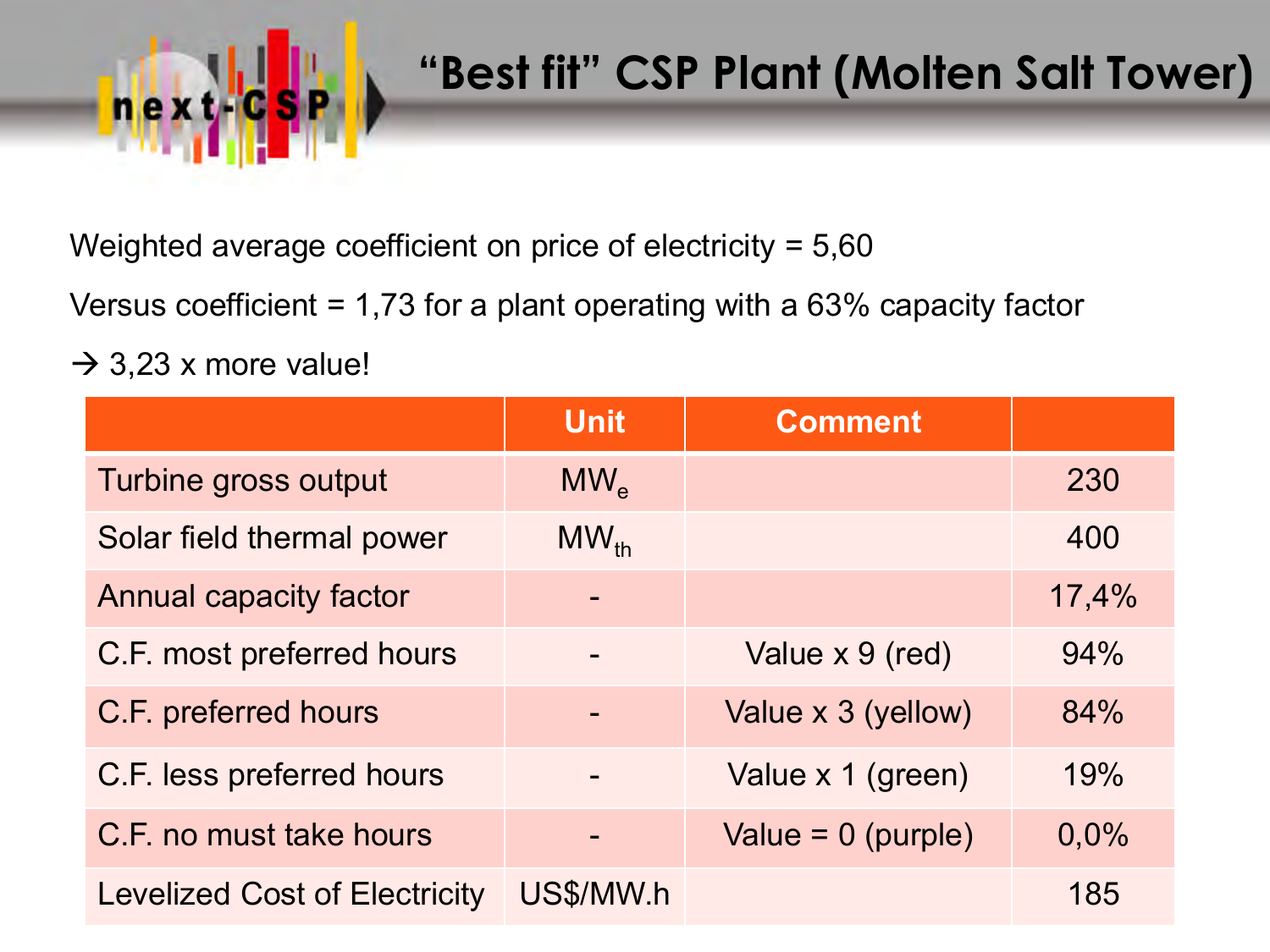# next

#### **Comparison between "best fit" peaker and base load plants**

#### **Base load, "Gemasolar-like" plant**

- Capacity factor ~63%
- Weighted average coefficient on price = 1.73

#### **Our peaker plant**

- Capacity factor = 17.4%
- LCOE =  $\text{LCOE}_{\text{BaseLoadPlant}} \times 1,46$ , due to 3.6x bigger power cycle (cost: approx. 3x) and somewhat bigger storage and costlier BOP)
- Capex of power cycle =  $42.5\%$  of total
- Weighted average coefficient on price = 5.60 = **3.23 x more!**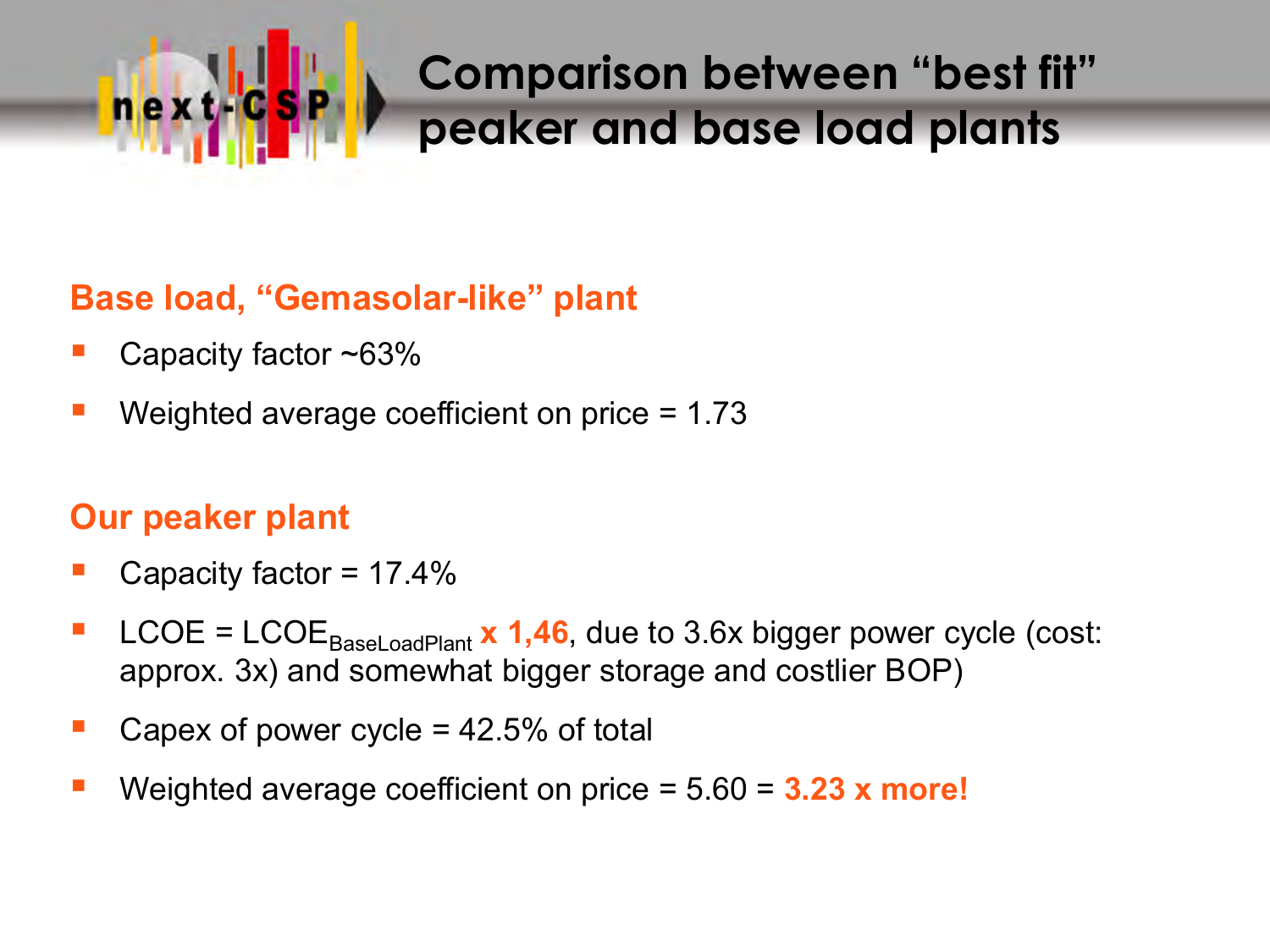

## **TOD Pricing of CSP Generation**

### What about Europe?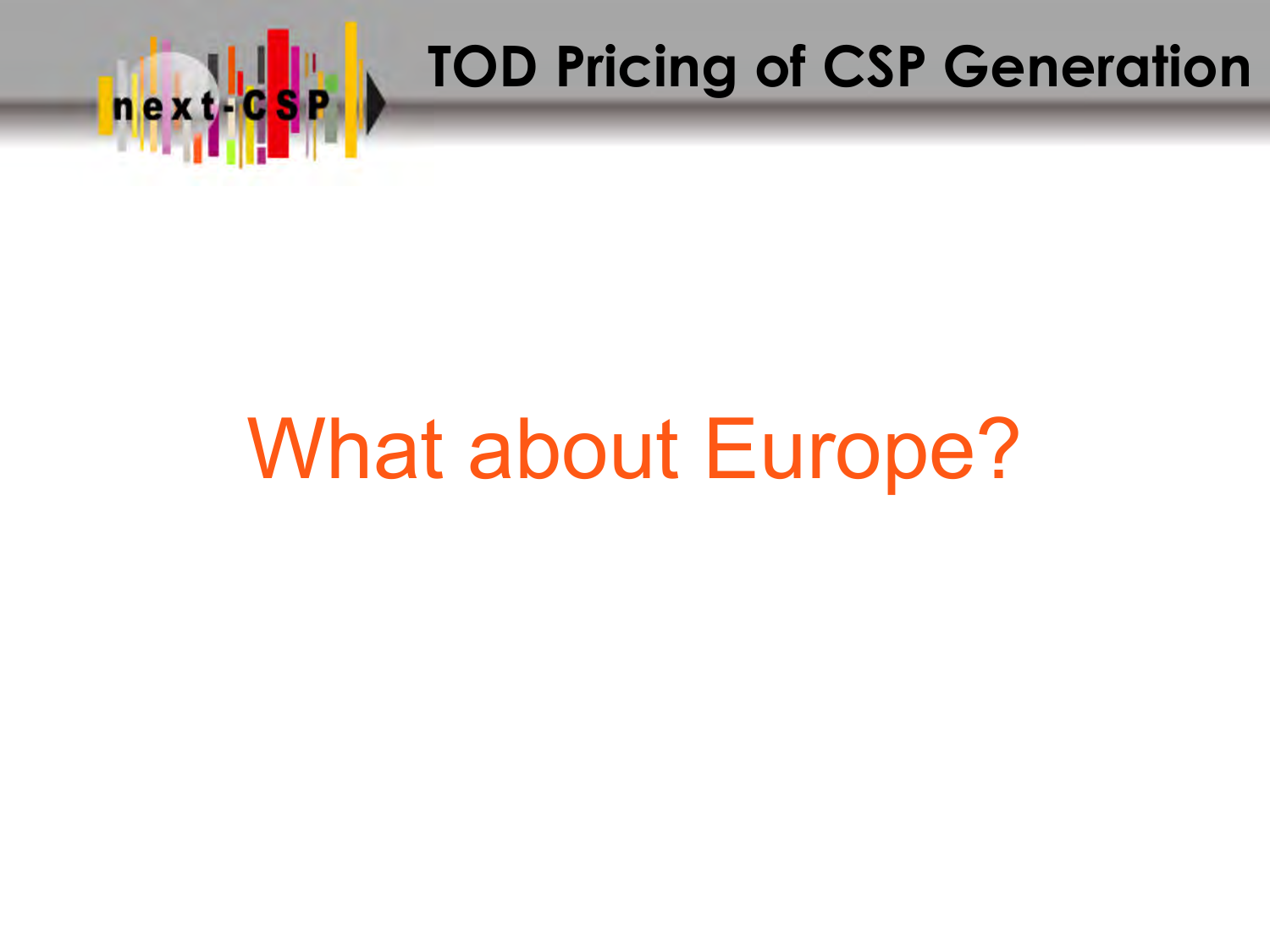

#### **2019 Day-Ahead Prices in Spain**

#### Source: ENTSO-E's website (open access)

#### **Price levels and variability are too low**

Prices always  $\leq$  70 €/MWh, and almost always  $\leq$  55 €/MWh except in January and February (when CSP works poorly in Spain)

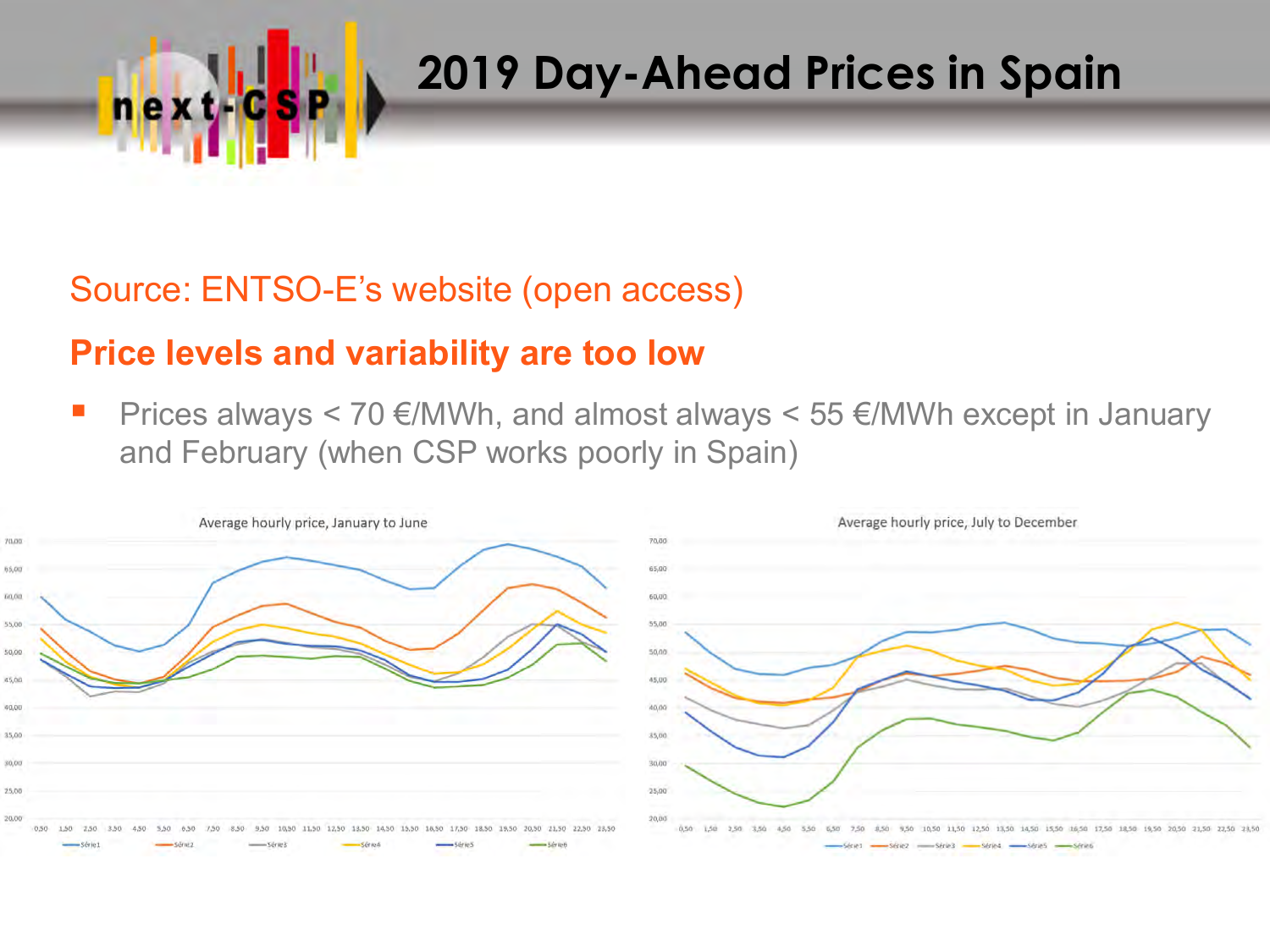

#### **2019 Day-Ahead Prices in Sicily**

#### **Variability and average prices are much higher than in Spain**

- A CSP plant installed in Sicily could sell electricity 5 hours a day in the evening and sell it at an average price of 108 €/MWh
- BUT the DNI is not great: e.g. 1936 kWh/m<sup>2</sup>.year in Priolo Gargallo